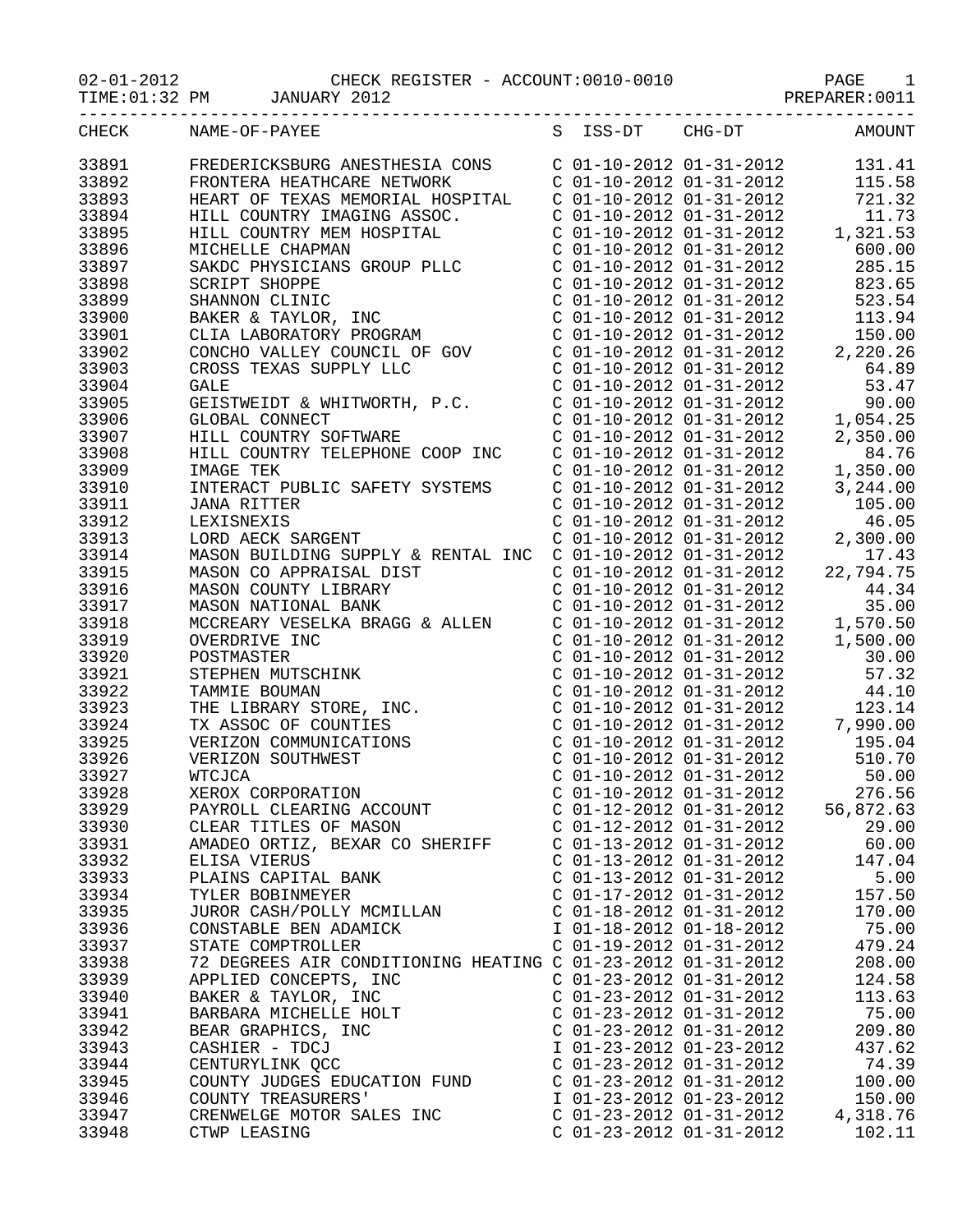02-01-2012 CHECK REGISTER - ACCOUNT:0010-0010 PAGE 2

TIME:01:32 PM JANUARY 2012 **PREPARER:0011** 

|       | CHECK NAME-OF-PAYEE S ISS-DT CHG-DT AMOUNT |                           |                     |
|-------|--------------------------------------------|---------------------------|---------------------|
|       |                                            |                           |                     |
|       |                                            |                           |                     |
|       |                                            |                           |                     |
|       |                                            |                           |                     |
|       |                                            |                           |                     |
|       |                                            |                           |                     |
|       |                                            |                           |                     |
|       |                                            |                           |                     |
|       |                                            |                           |                     |
|       |                                            |                           |                     |
|       |                                            |                           |                     |
|       |                                            |                           |                     |
|       |                                            |                           |                     |
|       |                                            |                           |                     |
|       |                                            |                           |                     |
|       |                                            |                           |                     |
|       |                                            |                           |                     |
|       |                                            |                           |                     |
|       |                                            |                           |                     |
|       |                                            |                           |                     |
|       |                                            |                           |                     |
|       |                                            |                           |                     |
|       |                                            |                           |                     |
|       |                                            |                           |                     |
|       |                                            |                           |                     |
|       |                                            |                           |                     |
|       |                                            |                           |                     |
|       |                                            |                           |                     |
|       |                                            |                           |                     |
|       |                                            |                           |                     |
|       |                                            |                           |                     |
|       |                                            |                           |                     |
|       |                                            |                           |                     |
|       |                                            |                           |                     |
|       |                                            |                           |                     |
|       |                                            |                           |                     |
|       |                                            |                           |                     |
|       |                                            |                           |                     |
|       |                                            |                           |                     |
| 33988 | MASON SENIOR NUTRITION CENTER              | I 01-25-2012 01-25-2012   | 10.00               |
| 33989 | TYLER BOBINMYER                            | $C$ 01-25-2012 01-31-2012 | 345.55              |
| 33990 | <b>JERRY BEARDEN</b>                       | $C$ 01-27-2012 01-31-2012 | 110.00              |
| 33991 | LUCIO MORA                                 | I 01-27-2012 01-27-2012   | 1,174.08            |
| 33992 | MASON COUNTY LIBRARY                       | $C$ 01-27-2012 01-31-2012 | 250.00              |
| 33993 | PAYROLL CLEARING ACCOUNT                   | $C$ 01-30-2012 01-31-2012 |                     |
| 33994 | CAPITAL ONE BANK (USA) N.A.                | I 01-31-2012 01-31-2012   | 84,380.27<br>217.55 |
| 33995 | PAM BEAM                                   | I 01-31-2012 01-31-2012   | 184.00              |
| 33996 | TCDRS                                      | I 01-31-2012 01-31-2012   | 193.96              |
| 33997 | TX ASSOCIATION OF COUNTIES HEBP            | I 01-31-2012 01-31-2012   | 755.47              |
| 33998 | POSTMASTER                                 | I 01-31-2012 01-31-2012   | 7.70                |
|       |                                            |                           |                     |